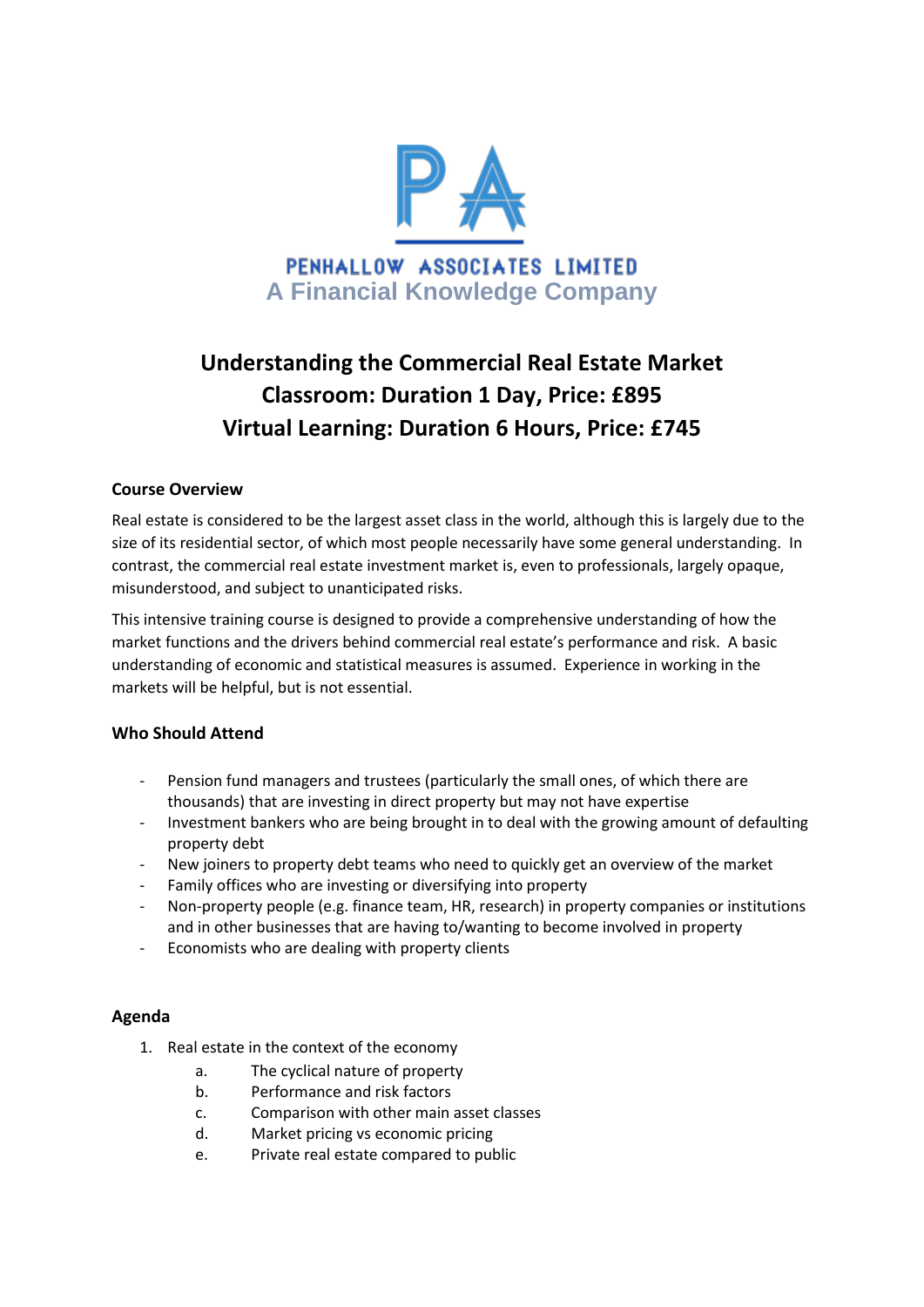- 2. Market structure
	- a. Participants agents (letting and investment), private investors (businesses, high net worth, family offices), institutions (insurance companies, pension funds), sovereign wealth funds, fund managers, property managers, valuers, researchers, building surveyors, etc.
	- b. Auctions and private treaty
- 3. Market sectors and the differences between them
	- a. Offices (mainstream and serviced)
	- b. Retail (high street, shopping centres, retail warehouses)
	- c. Industrial (light industrial and logistics)
	- d. Other (hotels, student housing, etc.)
- 4. Landlords and tenants
	- a. Lease terms
	- b. Lease lengths and rent reviews
	- c. Letting incentives (rent-free periods and concessionary rents)
	- d. Locational value macro and micro
	- e. Rents and rental values, and how they are determined
- 5. Investors
	- a. Capital valuations comparative and DCF
		- i. Strengths, weaknesses and dangers
	- b. Capitalisation yields initial, reversionary, etc.
		- i. Cyclicality and mean reversion
	- c. Use of debt to 'enhance returns'
	- d. Depreciation (physical and economic) and obsolescence
- 6. Performance
	- a. Cyclical
	- b. Secular changes in modern times
- 7. Private equity vehicles, joint ventures, club deals
	- a. Private and institutional
	- b. Open and close-ended (limited life) funds
- 8. Concluding and summarising
	- a. Where the market is now what the indicators are telling us (including the public equities markets)
	- b. What to expect in the short and medium term

#### **Learning Outcomes**

At the end of the course, the participants can expect to have gained a compressive understanding as to how real estate markets function and to be able to identify opportunities and associated risks.